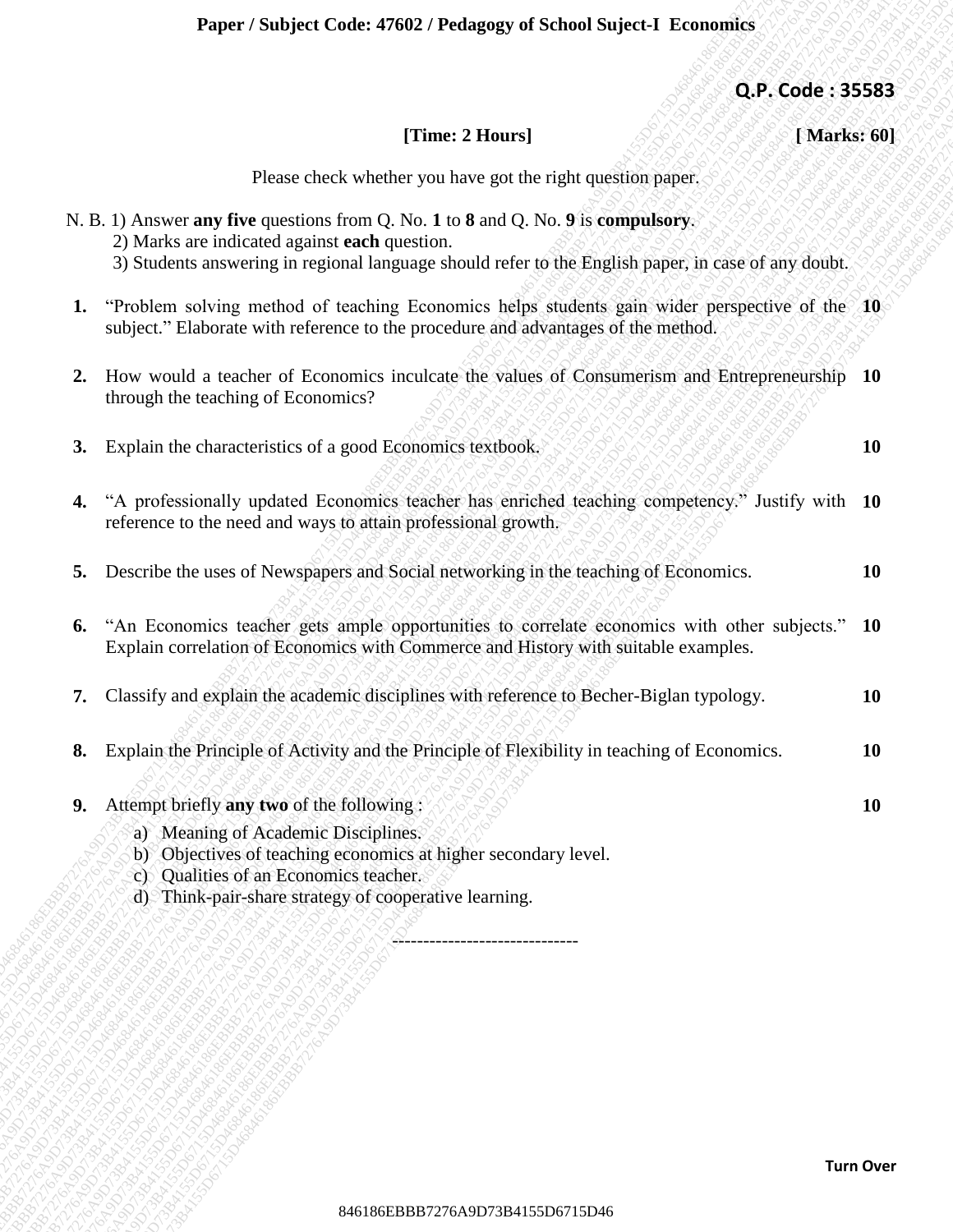Q.P. Code: 35583

## २<br>(मराठी रूपांतर)

| १. ''अर्थशास्त्र अध्यापनाची समस्या निराकरण पद्धती विदयार्थ्यांना विषयाचे व्यापक दृष्टिकोन प्राप्त करण्यास मदत करते.'' १०<br>या संदर्भात ह्या पद्धतीची कार्यपद्धती व फायदे सविस्तर लिहा.                                                           |    |
|---------------------------------------------------------------------------------------------------------------------------------------------------------------------------------------------------------------------------------------------------|----|
| २. अर्थशास्त्र अध्यापनाद्वारे अर्थशास्त्र शिक्षक ग्राहकवाद आणि उद्योजकता ही मूल्ये कशा प्रकारे रूजवतील?                                                                                                                                           | १० |
| ३. अर्थशास्त्राच्या चांगल्या पाठ्यपुस्तकाची वैशिष्ट्ये स्पष्ट करा.                                                                                                                                                                                | 80 |
| ४. ''व्यावसायिक दृष्ट्या अद्ययावत अर्थशास्त्र शिक्षकाकडे समृद्ध अध्यापन क्षमता असते.'' व्यावसायिक वृद्धीची १०<br>आवश्यकता आणि साध्य करण्याच्या मार्गाच्या संदर्भात समर्थन करा.                                                                    |    |
| ५. अर्थशास्त्र अध्यापनात वर्तमानपत्र आणि सामाजिक नेटवर्किंग यांच्या उपयोगाचे वर्णन करा.                                                                                                                                                           | १० |
| ६. ''अर्थशास्त्र शिक्षकाला अर्थशास्त्राचा इतर विषयांशी समवाय साधण्याच्या भरपूर संधी प्राप्त होतात.'' अर्थशास्त्राचा १०<br>सहसंबंध वाणिज्य आणि इतिहासाशी सोदाहरण स्पष्ट करा.                                                                       |    |
| ७. बेशर-बिगलन टायपोलॉजी संदर्भात शैक्षणिक विद्याशाखांच्या वर्गिकरणाचे स्पष्टीकरण करा.                                                                                                                                                             | १० |
| ८. अर्थशास्त्राच्या अध्यापनात कृतिशिलतेचे तत्व व लवचिकतेचे तत्व स्पष्ट करा.                                                                                                                                                                       | १० |
| ९. खालीलपैकी कोणत्याही <b>दोहोंवर</b> थोडक्यात लिहा.<br>अ) शैक्षणिक विद्याशाखांचा अर्थ.<br>ब) अर्थशास्त्र अध्यापनाची उच्चमाध्यमिक स्तरावरील उद्दिदष्टे.<br>क) अर्थशास्त्र शिक्षकाची गुणवैशिष्ट्ये.<br>ड) सहअध्ययनाची थिंक-पेअर-शेअर ची कार्यनिती. | 80 |
|                                                                                                                                                                                                                                                   |    |